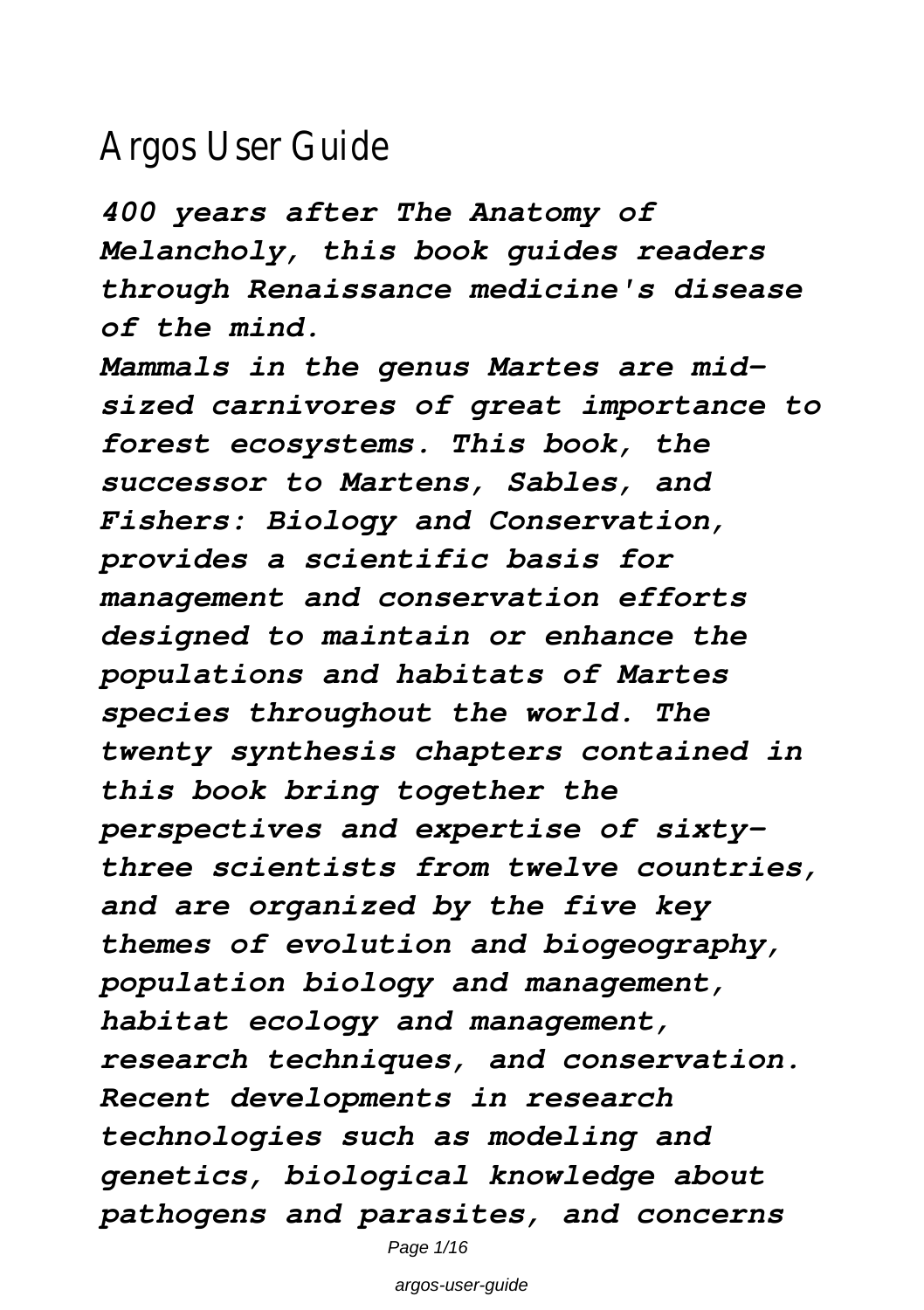*about the potential effects of global warming on the distribution and status of Martes populations make new syntheses of these areas especially timely. The volume provides an overview of what is known while clarifying initiatives for future research and conservation priorities, and will be of interest to mammalogists, resource managers, applied ecologists, and conservation biologists.*

*guide culturali*

*Marine Mammal Protection Act and Endangered Species Act Implementation Program 2001*

*Building the European Capacity in Operational Oceanography Proceedings 3rd EuroGOOS Conference Administrative Report H*

## *A User's Guide to Melancholy*

Active (imaging radar) and passive (radiometer) microwave systems are increasingly used for Arctic ecological research. Unfortunately, until now ecologists interested in remote sensing often lacked access to the full suite of physical and analytical techniques of microwave systems, data processing, and ecological applications because a suitable ref

Pattern Recognition has a long history of applications to data analysis in business, military and social economic Page 2/16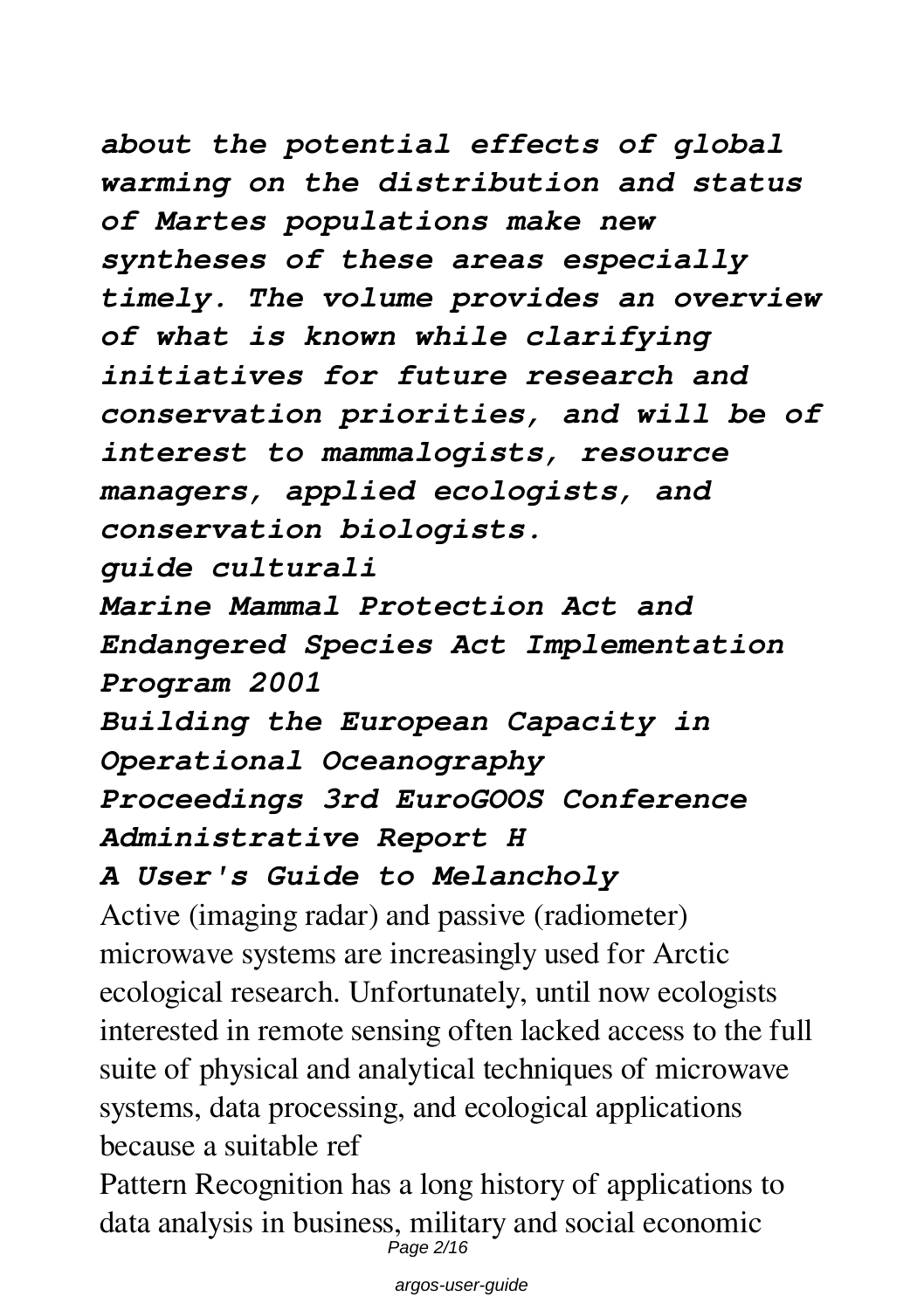activities. While the aim of pattern recognition is to discover the pattern of a data set, the size of the data set is closely related to the methodology one adopts for analysis. Intelligent Data Analysis: Developing New Methodologies Through Pattern Discovery and Recovery tackles those data sets and covers a variety of issues in relation to intelligent data analysis so that patterns from frequent or rare events in spatial or temporal spaces can be revealed. This book brings together current research, results, problems, and applications from both theoretical and practical approaches.

Whale Sharks

Location and Data Collection Satellite System

WEFAX User's Guide

Arctic Ecological Research from Microwave Satellite **Observations** 

Cloud Cuckoo Land (Large Print Edition)

Argos

In its relentless pursuit of further knowledge, science tends to compartmentalize. Over the years the pursuit of What might be called geophysical acoustics of the sea-surface has languished. This has occured even through there are well-developed and active research programs in underwater acoustics, ocean hydrodynamics, cloud and precipitation physics, and ice mechanics - to name a few - as well as a history of engineering expertise built on these scientific fields. It remained to create a convergence, a dialogue across disciplines, of Page 3/16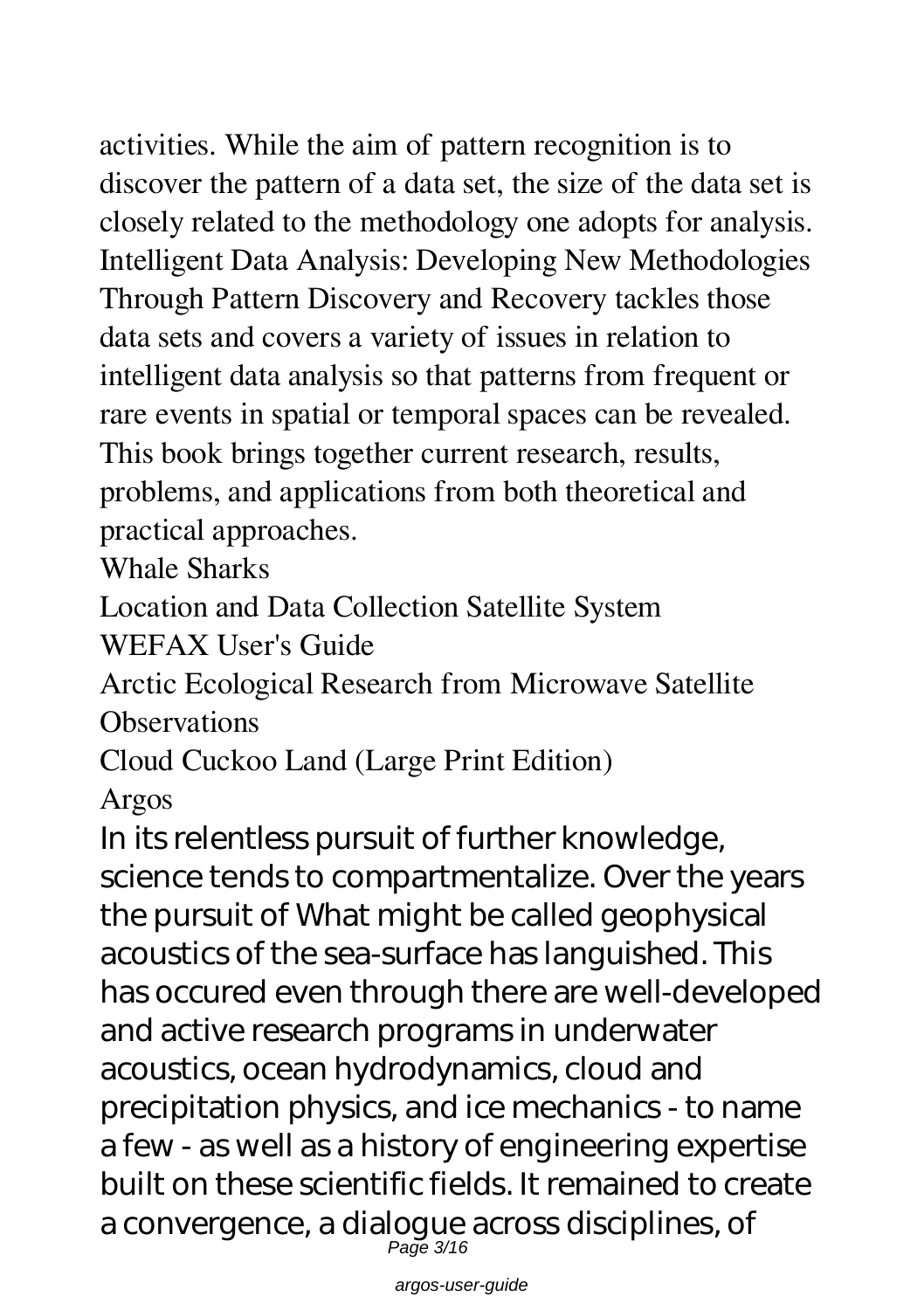mutual benefit. The central theme of the Lerici workshop, perhaps overly simplified, was 'What are the mechanisms causing ambient noise at the upper surface of the ocean?' What could hydrodynamicists contribute to a better understanding of breaking wave dynamics, bubble production, ocean wave dynamics, or near-surface turbulence for the benefit of the underwater acoustics community? What further insights could fluid dynamicists gain by including acoustic measurements in their repertoire of instrumentation? While every attendee will have his or her percep tions of details, it was universally agreed that a valuable step had been taken to bring together two mature disciplines and that significant co-operative studies would undoubtedly follow. The scope of the workshop was enlarged beyond its original intent to also include the question of ice-noise generation. The success of this decision can be seen in high quality of the presentations. the contribution of its disciples in the other workshop discussions and the heightened awareness and interest of we other novices.

The study of Antarctic communities can provide a valuable step forward in investigating the control of community development, the utilization of habitats and the interaction among species in both species rich and species poor communities. This Page 4/16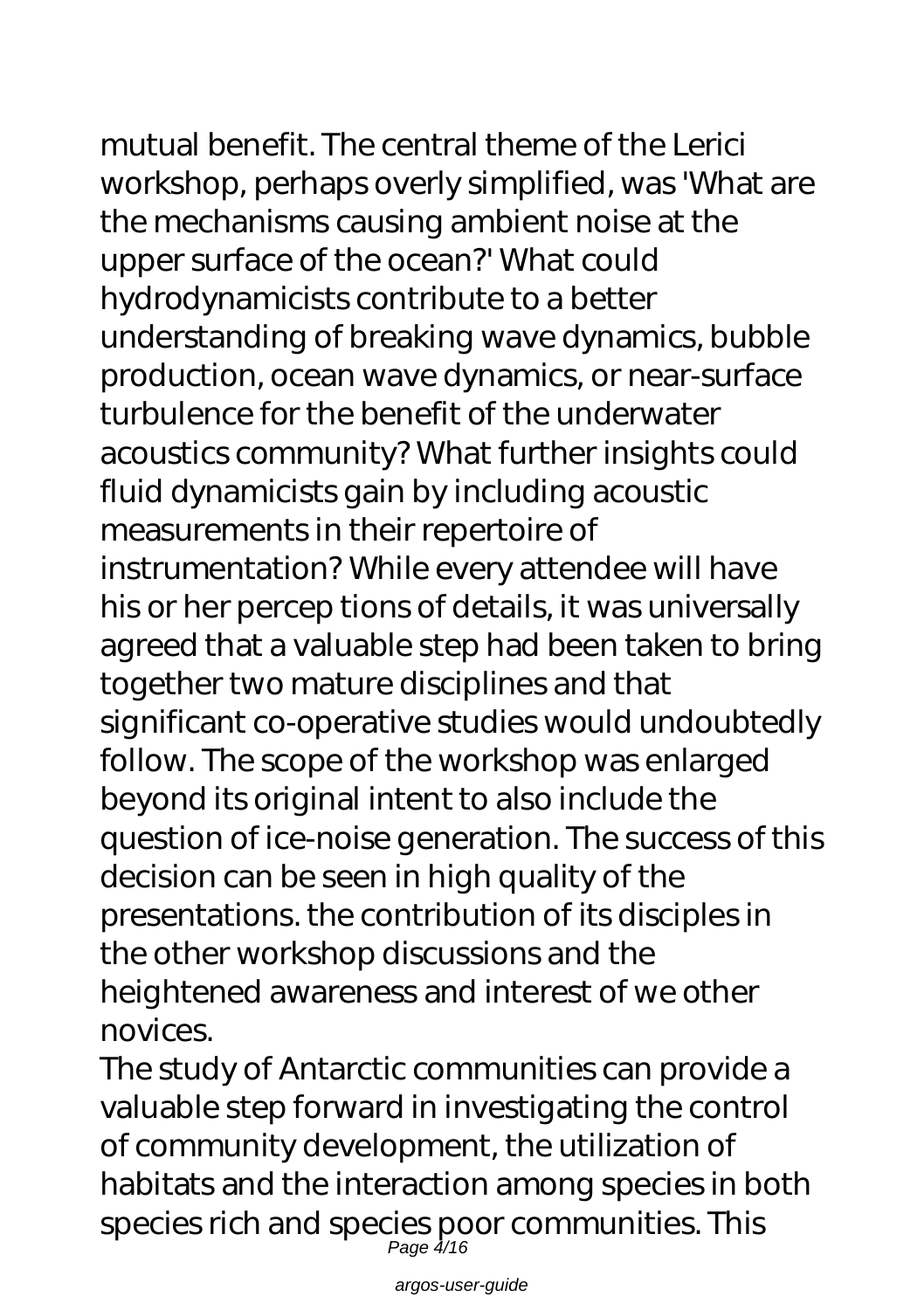book contains chapters characterizing the present approaches to both aquatic and terrestrial communities in the Antarctic. From biodiversity to trophic flows, from ecophysiological strategies to the impacts of environmental change and the effects of human disturbance, this volume provides an up to the minute overview of community studies in an area covering ten percent of the Earth's surface.

Satellite Systems for Personal Applications Ecology and Behaviour of Free-Ranging Animals Studied by Advanced Data-Logging and Tracking **Techniques** 

Resource Publication

Volume 1: Research. Volume 2: Management 2-vol. set

Reference Guide to the GTS Sub-system of the Argos Processing System

The use of satellite telemetry for the study of the movement ecology of raptors

**It is now widely recognized that there is a need for long-term secure and suitable sustainable forms of energy. Renewable energy from the marine environment, in particular renewable energy from tidal currents, wave and wind, can help achieve a sustainable energy future. Our understanding of environmental impacts and suitable mitigation methods associated with extracting renewable energy from the marine environment is improving all the time and it is essential that we be able to**

Page 5/16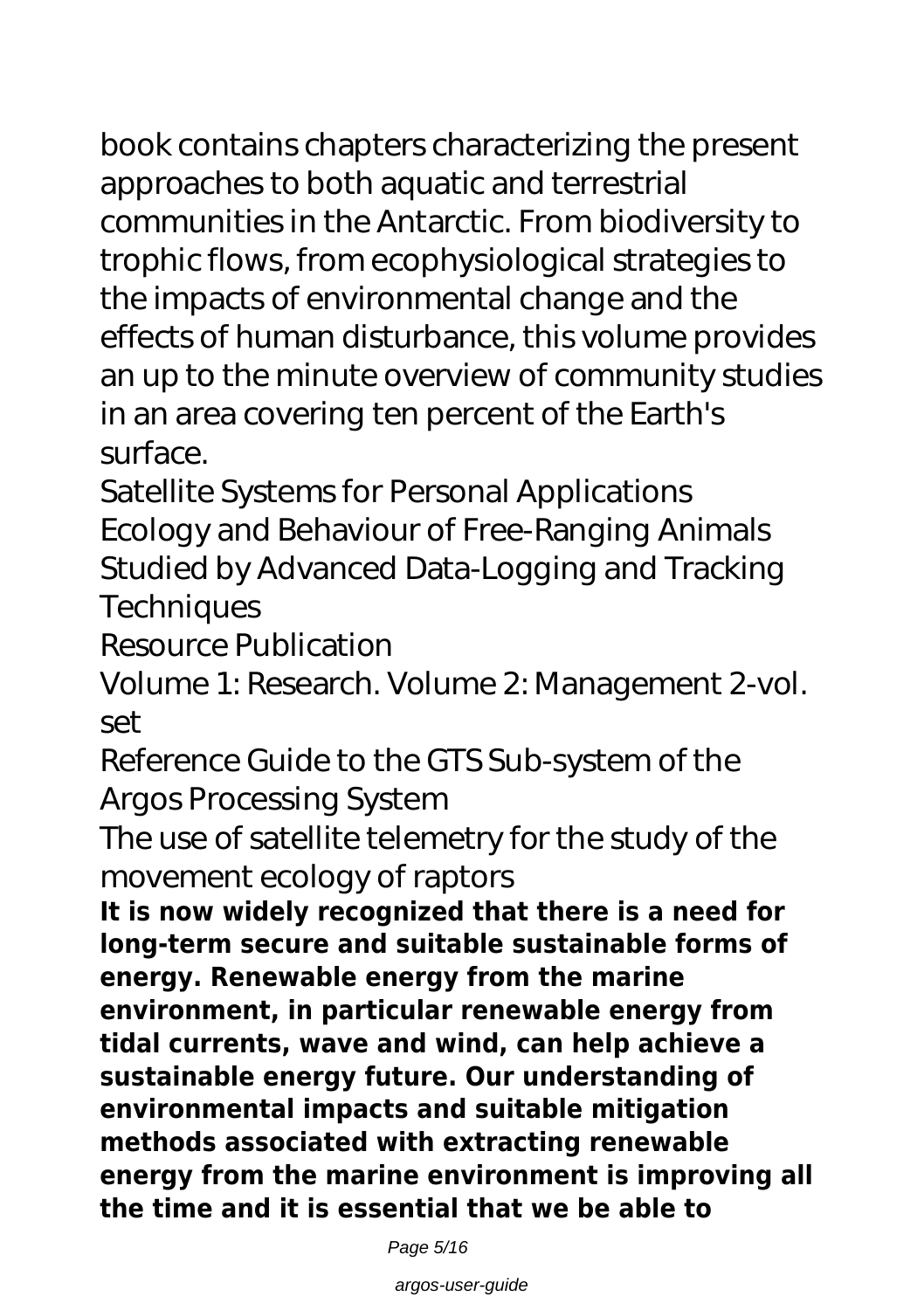**distinguish between natural and anthropocentric drivers and impacts. An overview of current understanding of the environmental implications of marine renewable energy technology is provided. Presents the concepts, technology, and role of satellite systems in support of personal applications, such as mobile and broadband communications, navigation, television, radio and multimedia broadcasting, safety of life services, etc. This book presents a novel perspective on satellite systems, reflecting the modern personal technology context, and hence a focus on the individual as end-user. The book begins by outlining key generic concepts before discussing techniques adopted in particular application areas; next, it exemplifies these techniques through discussion of state-of-art current and emerging satellite systems. The book concludes by contemplating the likely evolution of these systems, taking into consideration influences and trends in technology, in conjunction with growing user expectations. In addition to addressing satellite systems that directly interact with personal devices, the book additionally considers those indirect applications where there is an increasing interest by individuals - notably, in remote sensing. As such, the book uniquely encompasses the entire gamut of satellite-enabled personal / end-user applications. Key Features: Broad scope - views satellite systems generically with regards to their applicability across a wide range of personal application areas Strong foundation in underlying concepts State-of-the-art system examples Review of trends in relevant areas of satellite technology Revision questions at the end of each chapter The book is suited to individuals,** Page 6/16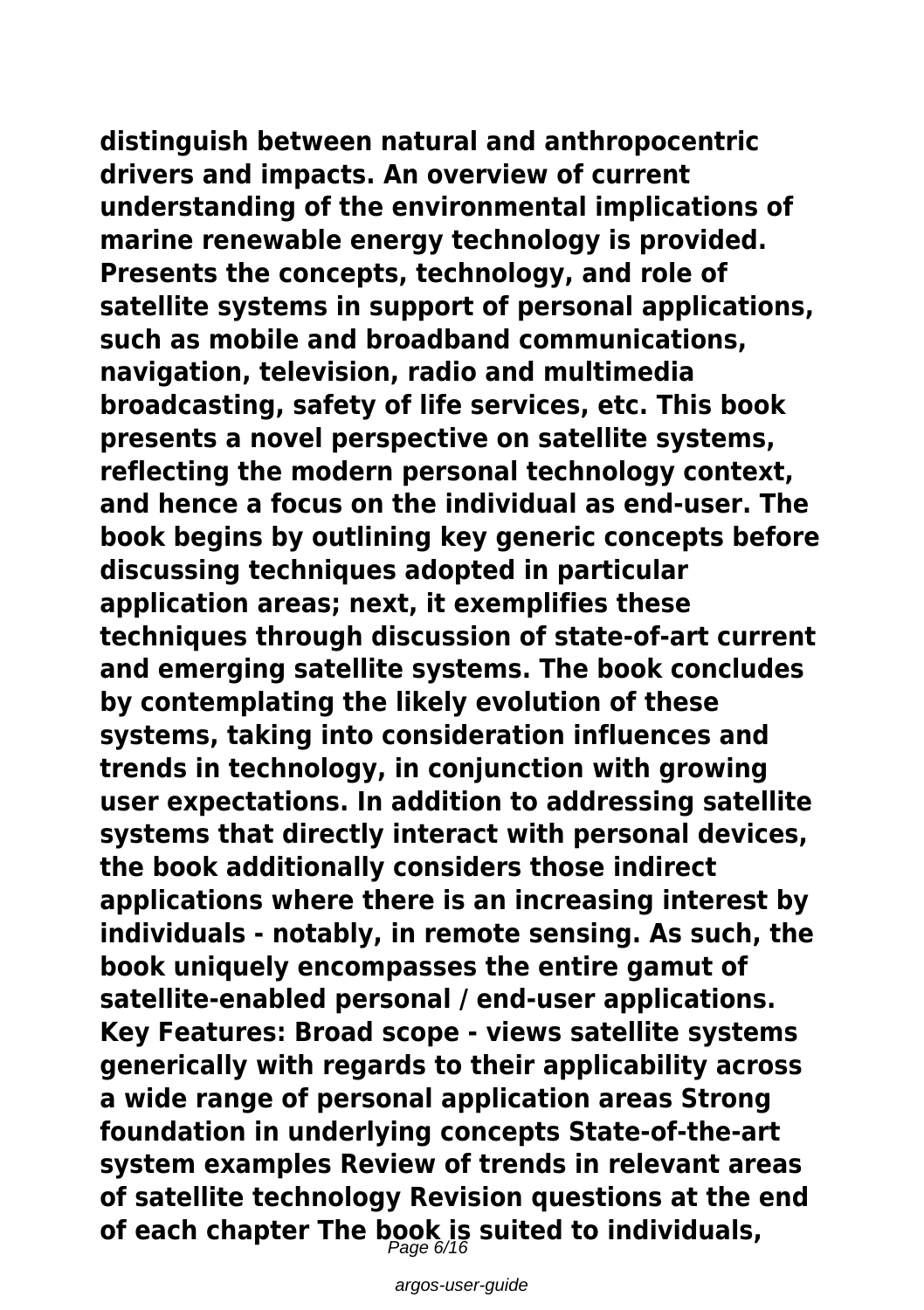**engineers, scientists, service providers, system operators, application developers and managers interested or involved in the use of satellite technology for personal applications. It should also hold interest for use in research institutes interested in promoting inter-disciplinary cross-fertilization of ideas, as well as by financiers, policy makers, and strategists interested in gaining a better understanding of this technology.**

**Google Earth and Virtual Visualizations in Geoscience Education and Research**

**Conservation Technology**

**Democratization of Artificial Intelligence for the Future of Humanity**

**The Wildlife Techniques Manual** 

### **Biology and Conservation of Martens, Sables, and Fishers**

# **A Handbook of Techniques**

*The global retail industry is in the early stages of an era of profound and unprecedented, change. This book is intended to serve as a wide-ranging, robust, and practical guide to leaders of enterprises tasked with both understanding and delivering success in the new landscape of retailing. Part 1 describes the major directions and drivers of change that define the new retail landscape. Accelerating changes in technology, the rise to international prominence of internet enabled shoppers, and the rapid emergence of entirely new retail enterprises and business models are combining to reshape the very fundamentals of the retail industry. No longer are shops central or even necessary to the business of retailing. No longer is choice for the shopper limited to the neighbourhood, town, or even country in which they live. No longer is the act of retailing solely the preserve of traditional retail enterprises as internet-enabled businesses, technology,* Page 7/16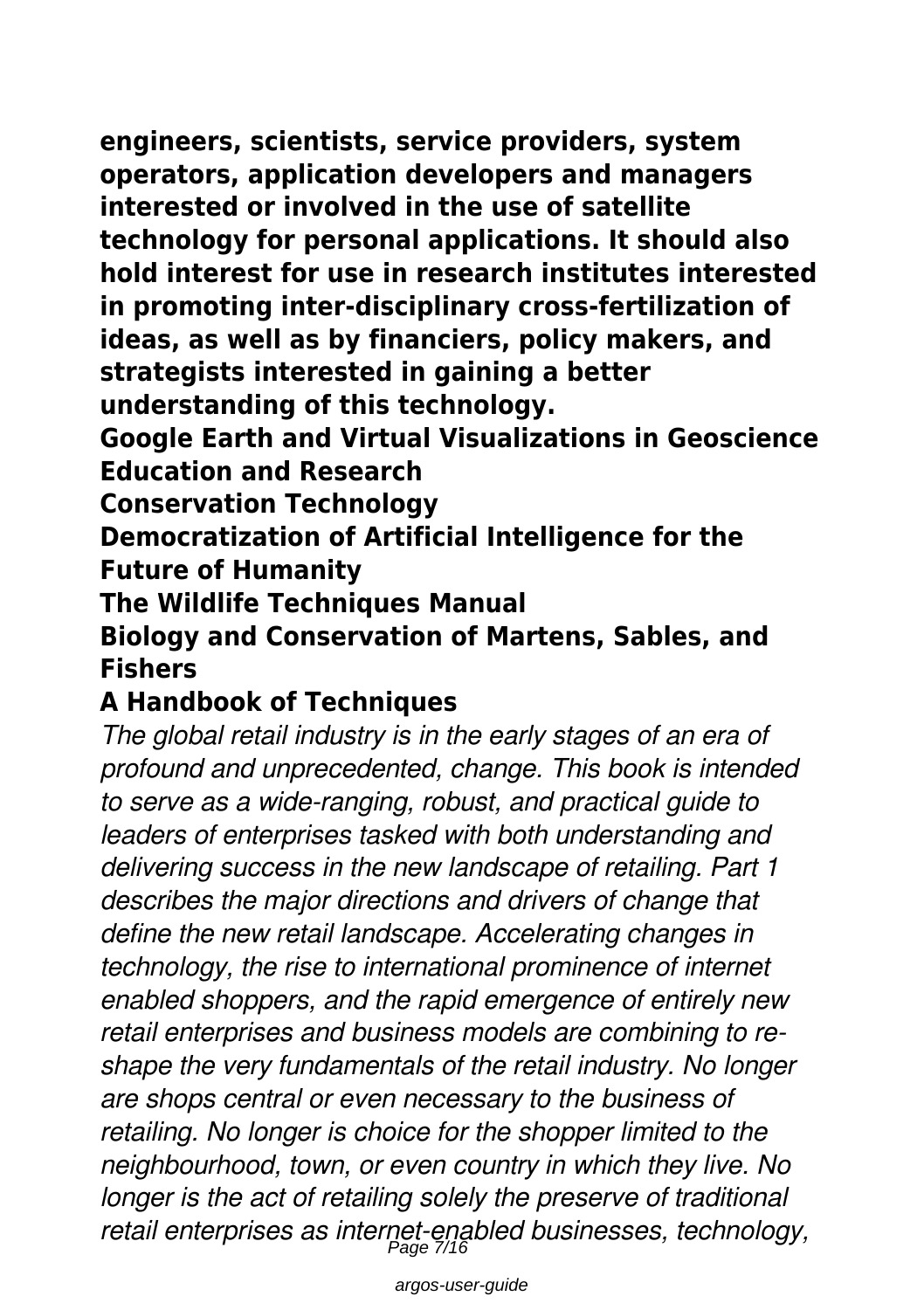*logistics, suppliers, and financial services enterprises all seek direct relationships with the shopper. The new landscape of retailing is an unforgiving one. Success can be achieved more quickly than ever before, but failure is equally rapid. New opportunities are profound, but so too are the challenges. Part 2 of this book discusses the structures, skills, and capabilities that retail enterprises and their leaders will need if they are to be successful. This second edition presents more than 25 detailed case studies of innovative and successful enterprises alongside more than one hundred smaller examples to illustrate the themes discussed. A new afterword also presents ten central areas business leaders must focus on in order to build organizational resilienc in the wake of COVID-19 and the profound uncertainties retail enterprises now face. Frameworks and practical guidance are offered to help readers contextualise the nature of change occurring on a*

*global scale, and identify the capabilities, skills, and perspectives that will be needed at both an enterprise and a personal leadership level.*

*Full text e-book available as part of the Elsevier ScienceDirect Earth and Planetary Sciences subject collection.*

*Adjusting for Radiotelemetry Error to Improve Estimates of Habitat Use*

*A New Synthesis*

*Earth Resources*

*Fish and Wildlife Technical Report*

*WMO Bulletin*

*Navigating the New Retail Landscape*

Whale sharks are the largest of all fishes, fascinating for comparative studies of all manner of biological fields, including functional anatomy, growth, metabolism, movement ecology, behavior and physiology. These gentle ocean giants have captured the interest of scientists and the imagination of

Page 8/16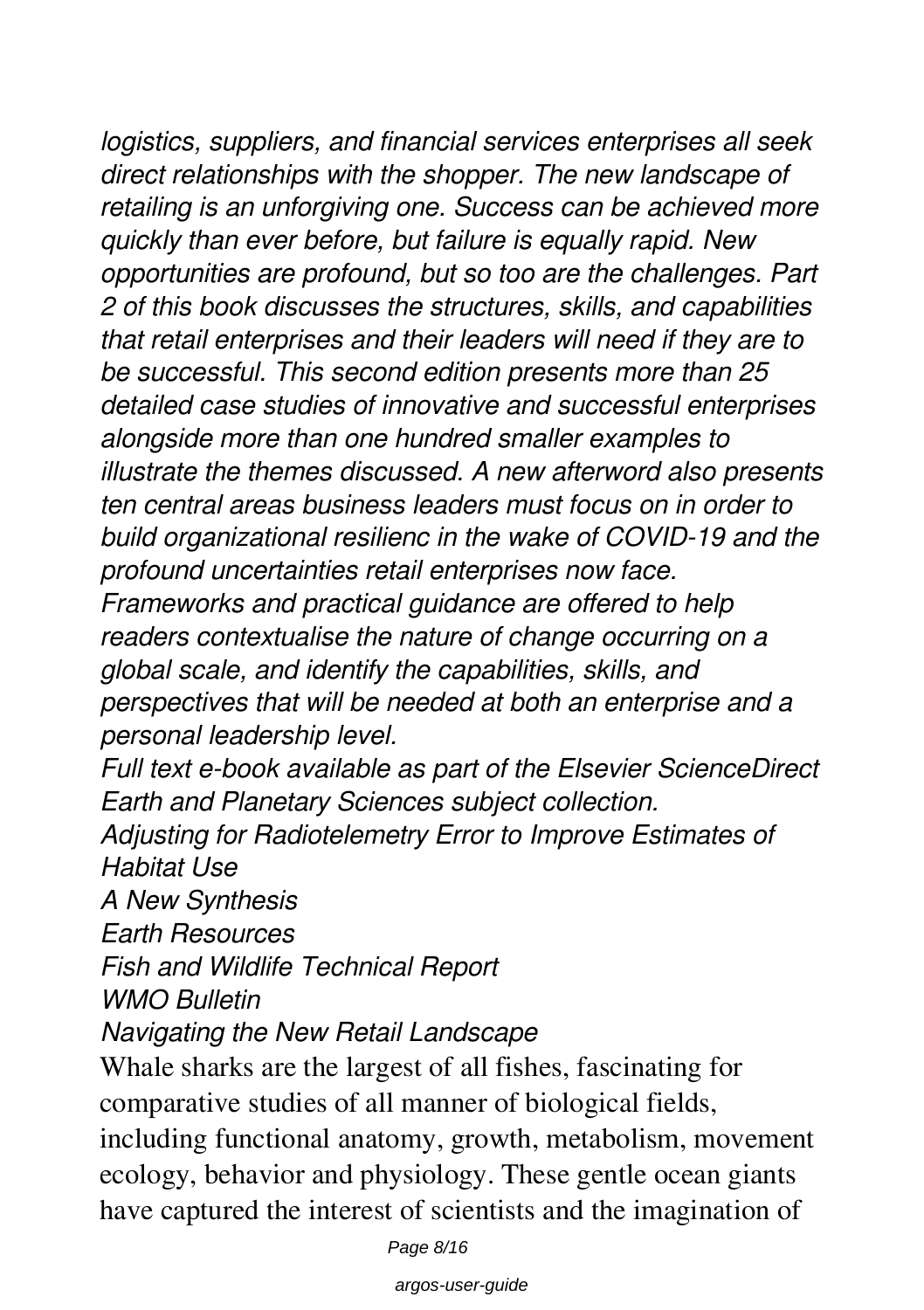the public, yet their future is uncertain. The conservation status of whale sharks was upgraded to Endangered on the IUCN Red List and the species faces a range of intense threats from human activities. Can these iconic living animals, who have survived for millions of years, survive us? Written by the world<sup>Is</sup> leading experts in whale shark biology, ecology, and conservation, Whale Sharks: Biology, Ecology and Conservation is the first definitive volume about the world's biggest fish. Chapters include discussions of satellite-linked tags, used to track whale shark movements; genetic sequencing, to examine evolutionary adaptations; even the use of underwater ultrasound units to investigate the species' reproduction. The editors hope that by collating what is known, they can make it easier for future researchers, conservationists, and resource managers to fill some of the remaining knowledge gaps, and provide the information they need to join the team. As you work your way through this book, we hope that you will develop a sense of awe and marvel at all of our good fortune to share the ocean, and the planet, with this utterly extraordinary species. Los autores plasman en este libro su experiencia de más de

diez años en el seguimiento de rapaces por satélite, para ofrecer al lector desde como capturar las rapaces y equiparlas con un emisor satelital, hasta detallar los diversos objetivos que se pueden conseguir mediante esta técnica. Mediante ejemplos se especifica como realizar estudios sobre comportamiento, selección de hábitat, dispersión juvenil, rutas, efectos de las condiciones atmosféricas y fenología de la migración, aplicaciones en estudios de impacto ambiental y conservación. Este libro está ilustrado con profusión de mapas, fotos y tablas.

Page 9/16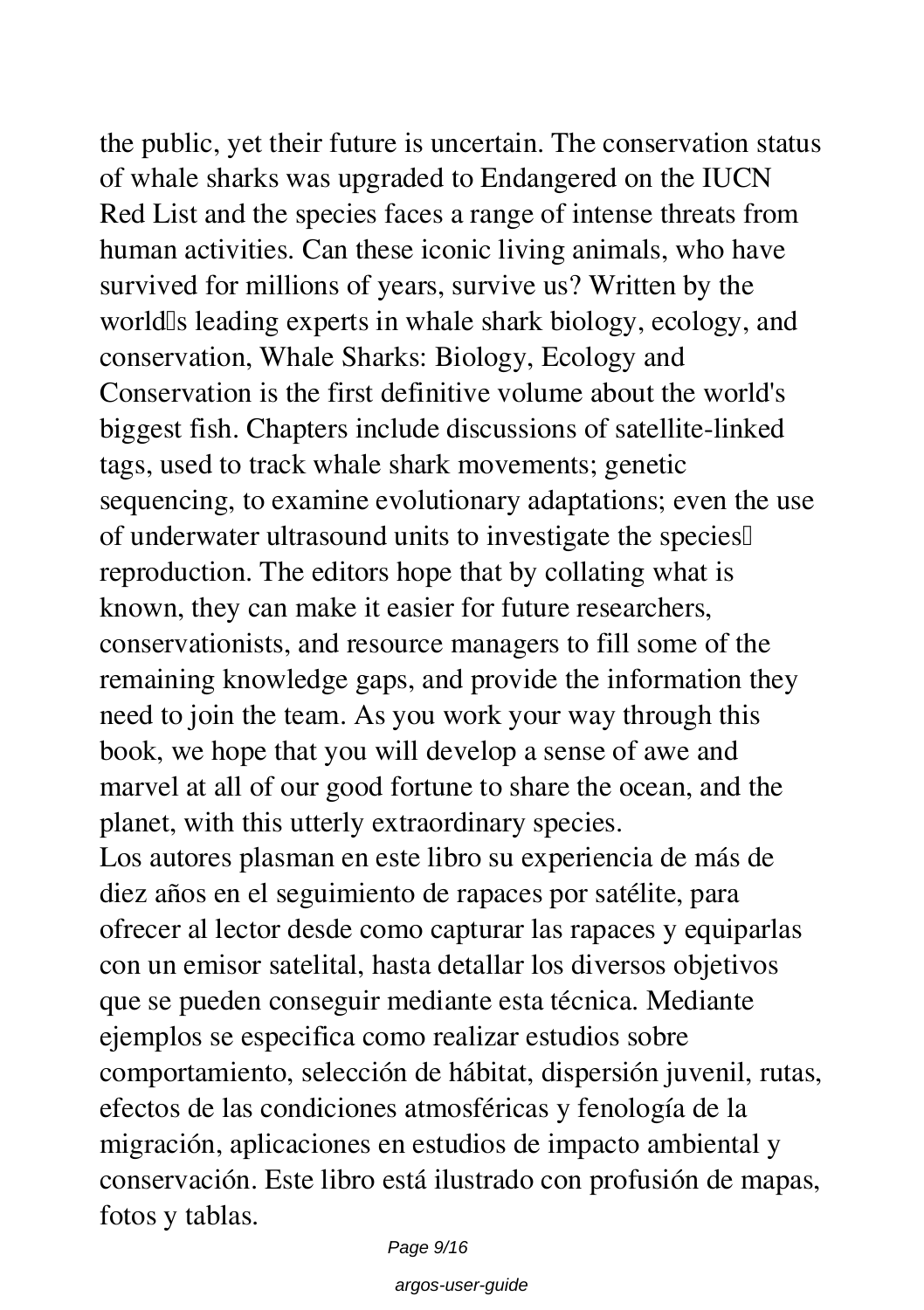A Guide for Business Leaders

Guide to Data Collection and Location Services Using Service Argos

Biology, Ecology, and Conservation

Reference Guide to Russian Literature

Large Print

Scientific and Technical Aerospace Reports

*The global loss of biodiversity is occurring at an unprecedented pace. Despite the considerable effort devoted to conservation science and management, we still lack even the most basic data on the distribution and density of the majority of plant and animal species, which in turn hampers our efforts to study changes over time. In addition, we often lack behavioural data from the very animals most influenced by environmental changes; this is largely due to the financial and logistical limitations associated with gathering scientific data on species that are cryptic, widely distributed, range over large areas, or negatively influenced by human presence. To overcome these limitations, conservationists are increasingly employing technology to facilitate such data collection. Innovative solutions have been driven*

Page 10/16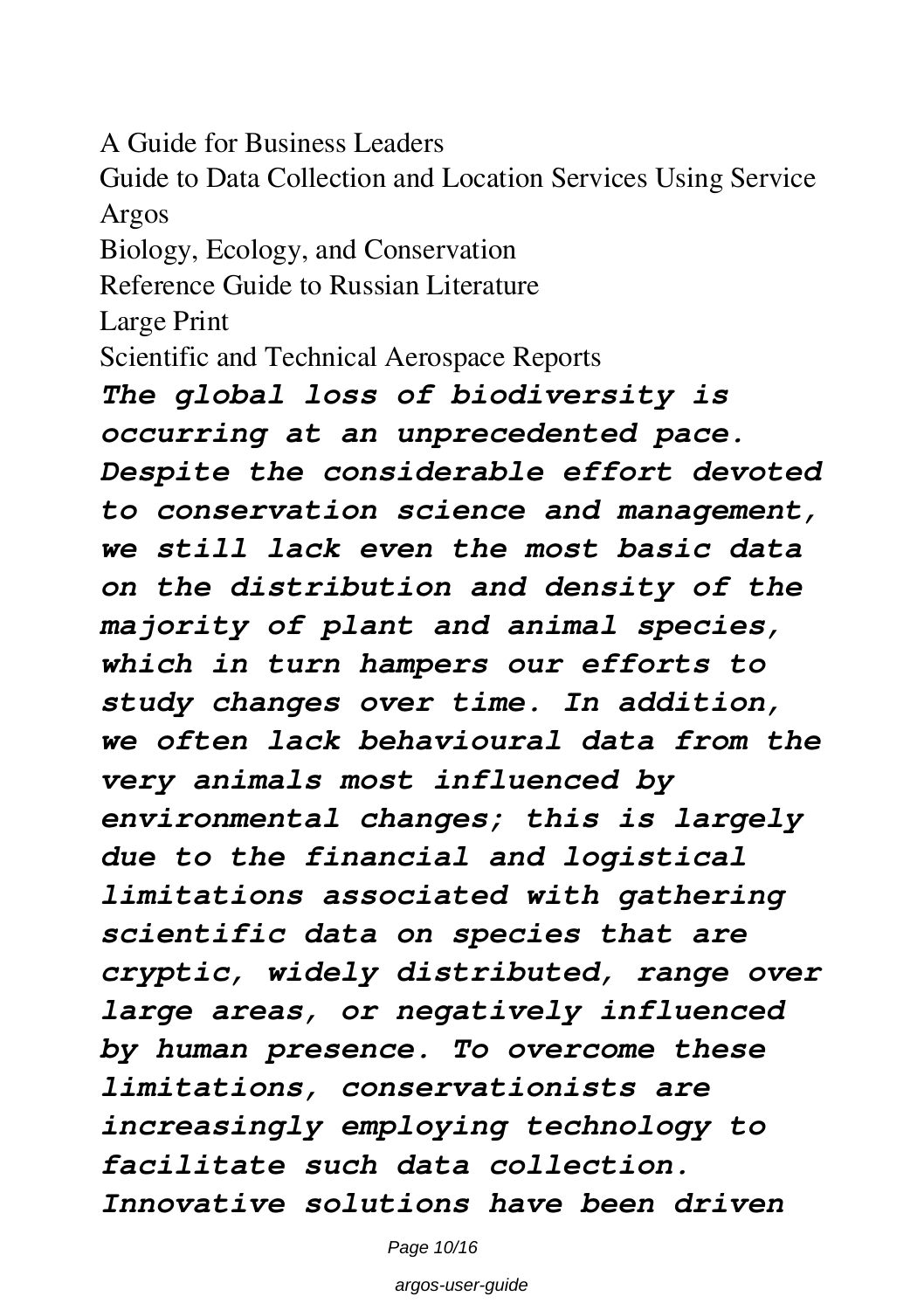*by dramatic advances in the conservation-technology interface. The use of camera traps, acoustic sensors, satellite data, drones, and computer algorithms to analyse the large datasets collected are all becoming increasingly widespread. Although specialist books are available on some of these individual technologies, this is the first comprehensive text to describe the breadth of available technology for conservation and to evaluate its varied applications, bringing together a team of international experts using a diverse range of approaches. Conservation Technology is suitable for graduate level students, professional researchers, practitioners and field managers in the fields of ecology and conservation biology. First Published in 1998. Routledge is an imprint of Taylor & Francis, an informa company. TIROS-N Series Direct Readout Services Users Guide Natural Mechanisms of Surface Generated Noise in the Ocean*

*Data Collection Direct Broadcast, WEFAX* Page 11/16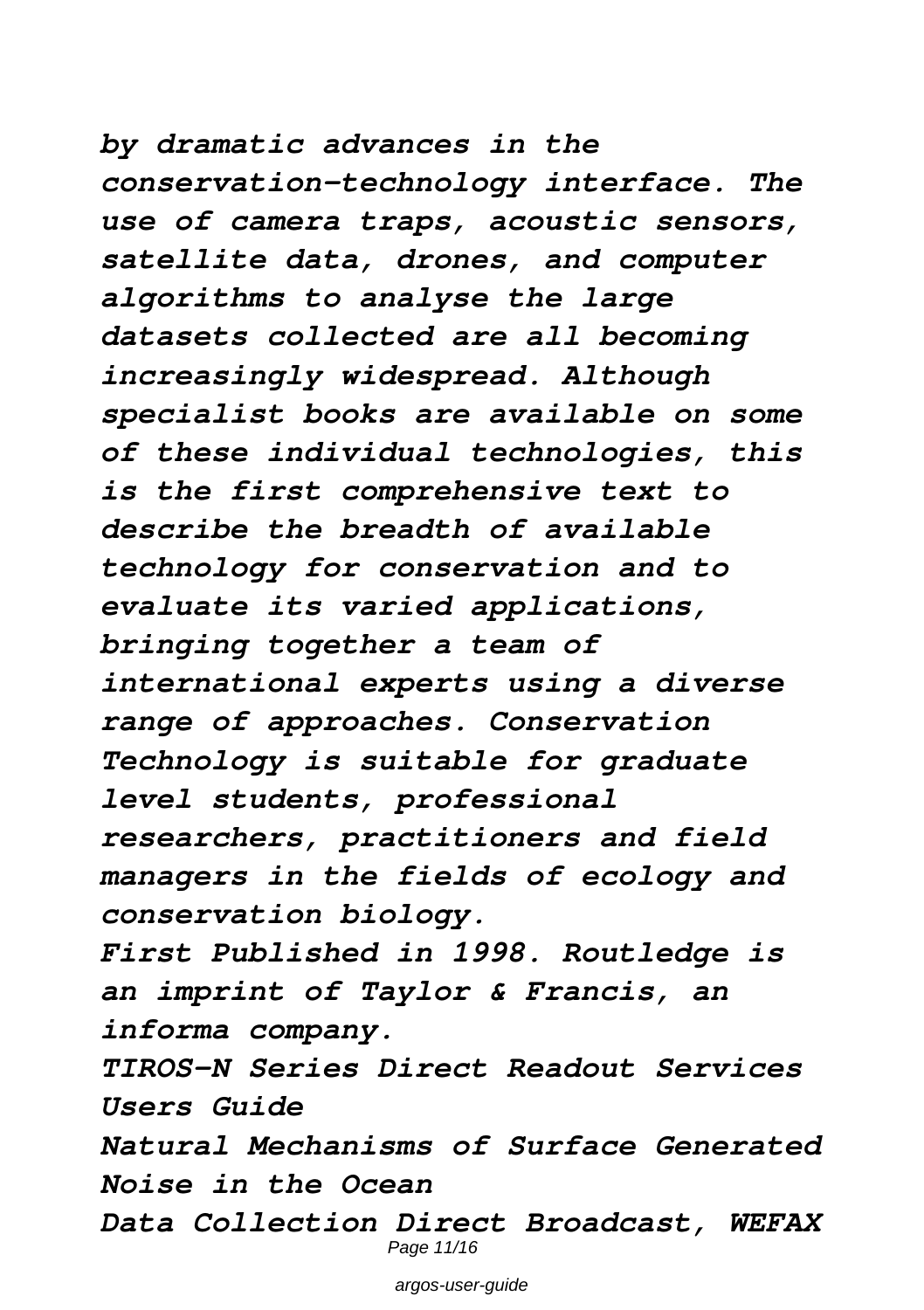## *Coordinator*

*Species, Structure and Survival Intelligent Data Analysis: Developing New Methodologies Through Pattern Discovery and Recovery*

# *Marine Renewable Energy Technology and Environmental Interactions*

From the Pulitzer Prize–winning author of All the Light We Cannot See, perhaps the most bestselling and beloved literary fiction of our time, comes a triumph of imagination and compassion, a soaring novel about children on the cusp of adulthood in a broken world, who find resilience, hope, and story. The heroes of Cloud Cuckoo Land are trying to figure out the world around them: Anna and Omeir, on opposite sides of the formidable city walls during the 1453 siege of Constantinople; teenage idealist Seymour in an attack on a public library in present day Idaho; and Konstance, on an interstellar ship bound for an exoplanet, decades from now. Like Marie-Laure and Werner in All the Light We Cannot See, Anna, Omeir, Seymour, and Konstance are dreamers and outsiders who find resourcefulness and hope in the midst of peril. An ancient text—the story of Aethon, who longs to be turned into a bird so that he can fly to a utopian paradise in the sky—provides solace and mystery to these unforgettable characters. Doerr has created a tapestry of times and places that reflects our vast interconnectedness—with other species, with each other, with those who lived before us and those who will be here after we're gone. Dedicated to "the librarians then, now, and in the years to come," Cloud Cuckoo Land is a hauntingly beautiful and redemptive novel about stewardship—of the book, of the Earth, of the human heart.

Page 12/16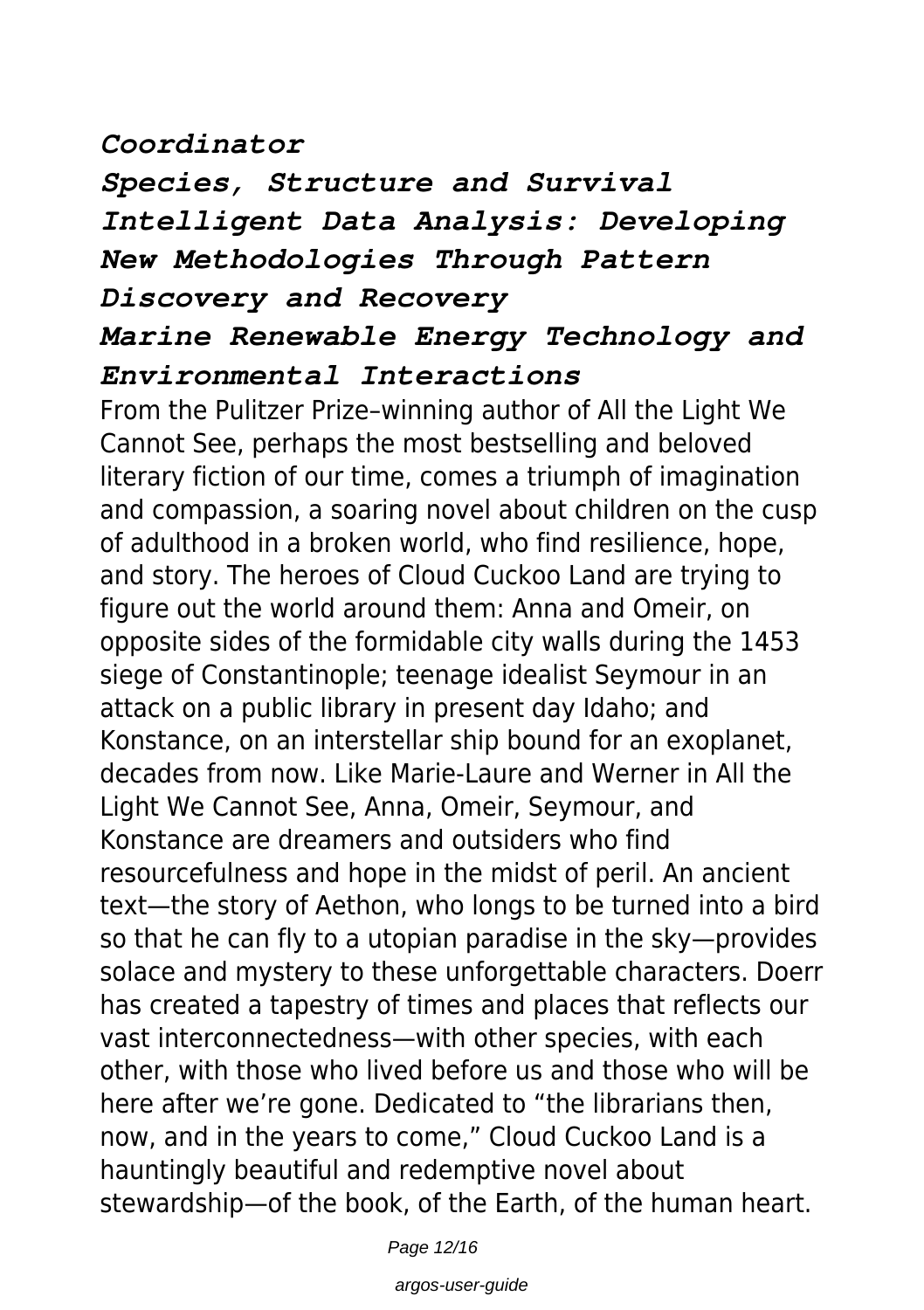Artificial intelligence (AI) stands out as a transformational technology of the digital age. Its practical applications are growing very rapidly. One of the chief reasons AI applications are attaining prominence, is in its design to learn continuously, from real-world use and experience, and its capability to improve its performance. It is no wonder that the applications of AI span from complex hightechnology equipment manufacturing to personalized exclusive recommendations to end-users. Many deployments of AI software, given its continuous learning need, require computation platforms that are resource intense, and have sustained connectivity and perpetual power through central electrical grid. In order to harvest the benefits of AI revolution to all of humanity, traditional AI software development paradigms must be upgraded to function effectively in environments that have resource constraints, small form factor computational devices with limited power, devices with intermittent or no connectivity and/or powered by non-perpetual source or battery power. The aim this book is to prepare current and future software engineering teams with the skills and tools to fully utilize AI capabilities in resource-constrained devices. The book introduces essential AI concepts from the perspectives of full-scale software development with emphasis on creating niche Blue Ocean small form factored computational environment products. Developing New Methodologies Through Pattern Discovery

and Recovery NASA SP. Antarctic Communities Guide to the Argos System User's Guide Global Perspectives on the Biology and Life History of the White Shark Page 13/16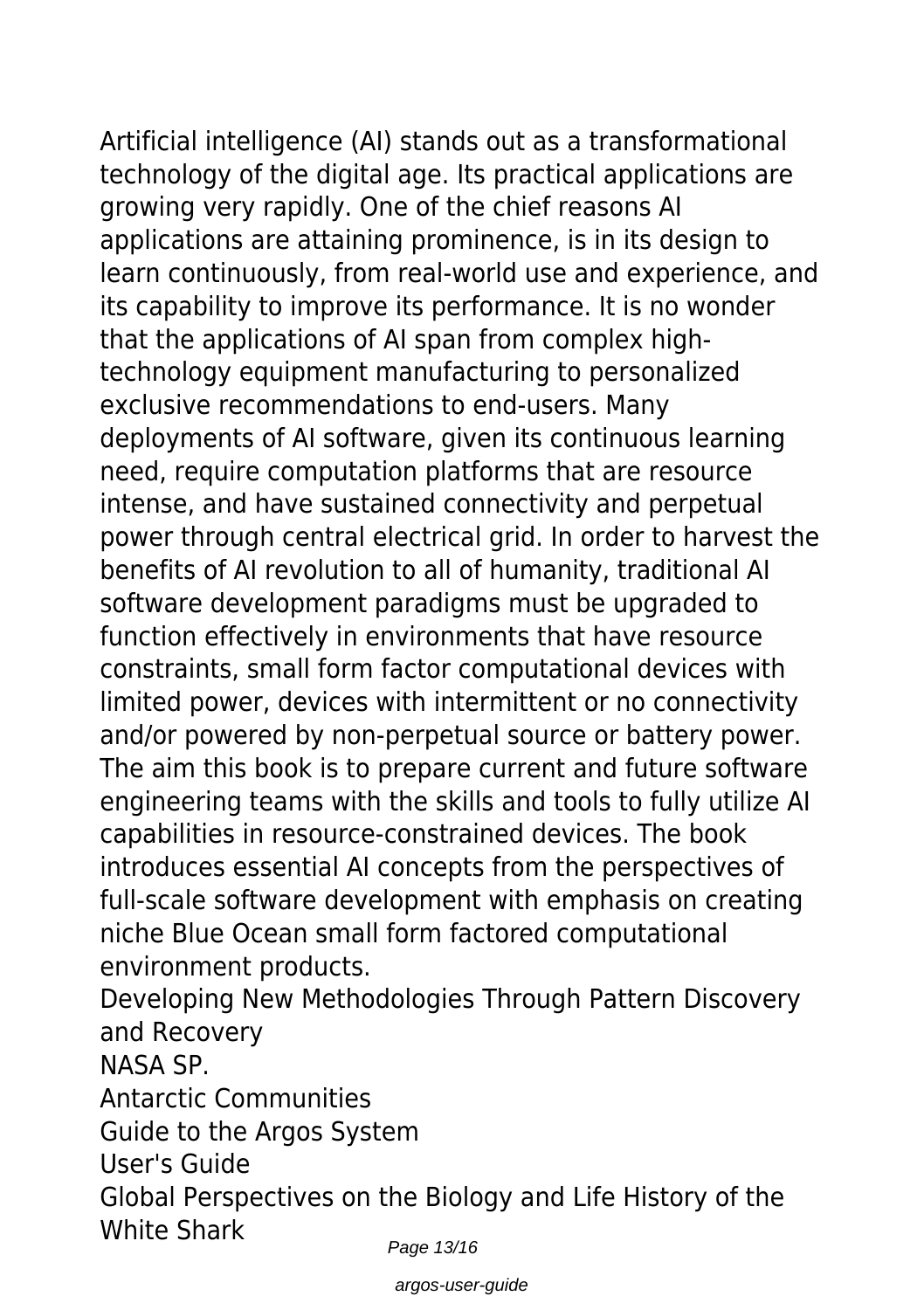Much of our knowledge about marine mammals is derived from a long-term and dedicated research effort that is evolving rapidly due to the introduction and invention of new methods.This book reflects the inventiveness of marine researchers as they try to find ways around the problems presented to them by these unusual and

challenging animals.

A selection of annotated references to unclassified reports and journal articles that were introduced into the NASA scientific and technical information system and announced in Scientific and technical aerospace reports (STAR) and International Aerospace Abstracts (IAA). Sea Surface Sound

Concepts and Technology

Marine Mammal Ecology and Conservation Reference Guide to the GTS Sub-system of the Argos Processing System. Revision 1 *Since its original publication in 1960, The Wildlife Techniques Manual has remained the cornerstone text for the professional wildlife biologist. Now fully revised and updated, this seventh edition promises to be the most comprehensive resource on wildlife biology, conservation, and management for years to come. Superbly edited by Nova J. Silvy, the thirty-seven authoritative chapters included*

Page 14/16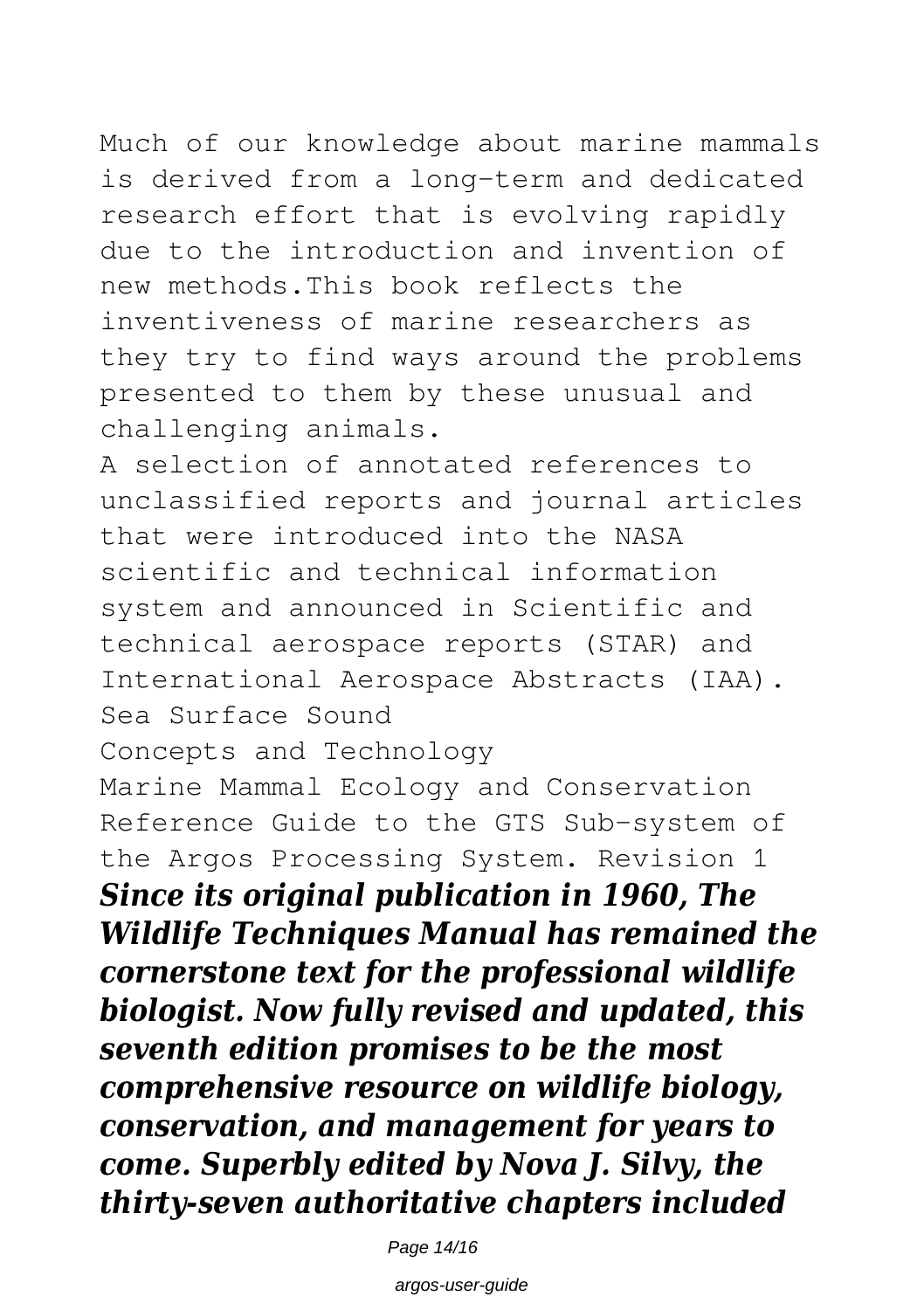*in this work provide a full synthesis of methods used in the field and laboratory. Chapter authors, all leading wildlife professionals, explain and critique traditional and new methodologies and offer thorough discussions of a wide range of relevant topics, including: • experimental design • wildlife health and disease • capture techniques • population estimation • telemetry • vegetation analysis • conservation genetics • wildlife damage management • urban wildlife management • habitat conservation planning A standard text in a variety of courses, the Techniques Manual, as it is commonly called, covers every aspect of modern wildlife management and provides practical information for applying the hundreds of methods described in its pages. To effectively incorporate the explosion of new information in the wildlife profession, this latest edition is logically organized into a two-volume set: Volume 1 is devoted to research techniques and Volume 2 focuses on management methodologies. The Wildlife Techniques Manual is a resource that professionals and students in wildlife biology, conservation, and management simply cannot do without. Published in association with The Wildlife Society*

Page 15/16